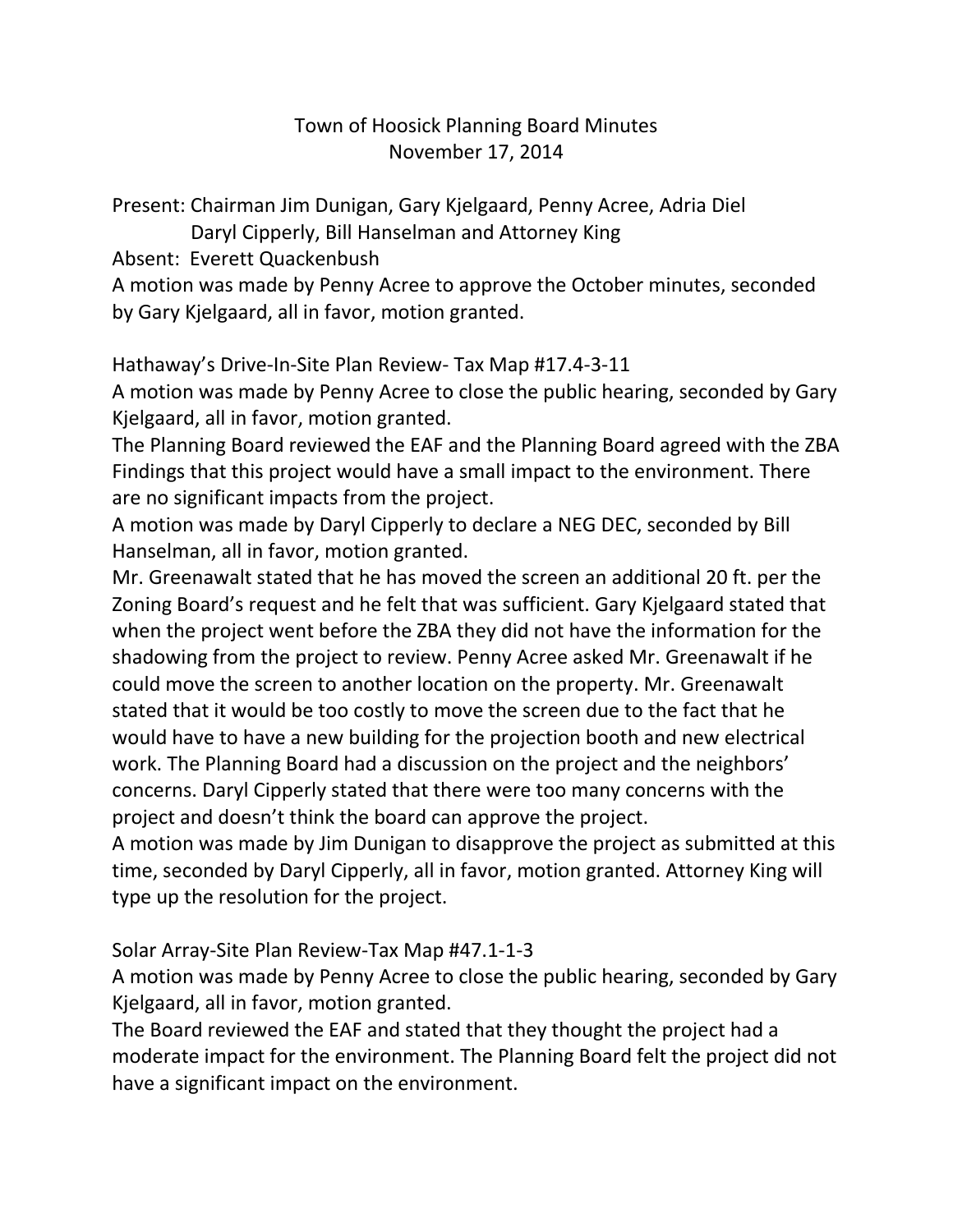## Town of Hoosick Planning Board Minutes November 17, 2014 Page 2 of 3

A motion was made to declare a NEG DEC by Penny Acree, seconded by Adria Diel, all in favor, motion granted.

The Planning Board discussed the project and the concerns of the neighbors. Adria Diel stated that she was concerned about the view and that Rt. 22 is our main entrance to the Town of Hoosick and this is a big scale project but also it looks favorable that the Town of Hoosick is using new energy. The Planning Board feels there should be vegetation for the project for the view.

A motion to approve the site plan with a barrier of vegetation of 5 ft. to 6 ft. trees along the Rt. 22 side was made by Adria Diel, seconded by Penny Acree, all in favor, motion granted. Attorney King will type up the resolution for the project.

Ruth Jones-Subdivision Tax Map #17.-4-3-39

Mr. Willson appeared before the Planning Board for an initial conference for a subdivision for Ruth Jones. He produced a letter of permission to appear for Ruth Jones for the file.

She would like to create a parcel that is separated from the house parcel by New York State Rte. 22 and Factory Hill Road. Brown's Brewery would like to put up a sign on the parcel. The acreage of the parcel is  $1/10<sup>th</sup>$  of an acre. The Planning Board stated that any subdivision has to be a minimum of 1 acre. The board suggested that Mr. Willson appear before the Zoning Board for an area variance for the parcel.

Joe Trembley-Sudivision Tax Map #29.-1-10.4

Attorney Gorman appeared before the Planning Board for an initial conference for Mr. Trembley for a subdivision.

He produced a letter of permission to appear for Mr. Trembley for the file. Mr. Trembley would like to subdivide another parcel from a previous subdivision that was done on August 18, 2014. The board reviewed the map and application and stated that this would be a reconfiguration from a 2 lot subdivision to a 3 lot subdivision. Mr. Gorman will be on the agenda for December.

Brian Boll appeared before the Planning Board concerning his Family Subdivision. He apologized for any problems his Family Subdivision has caused with the Town.